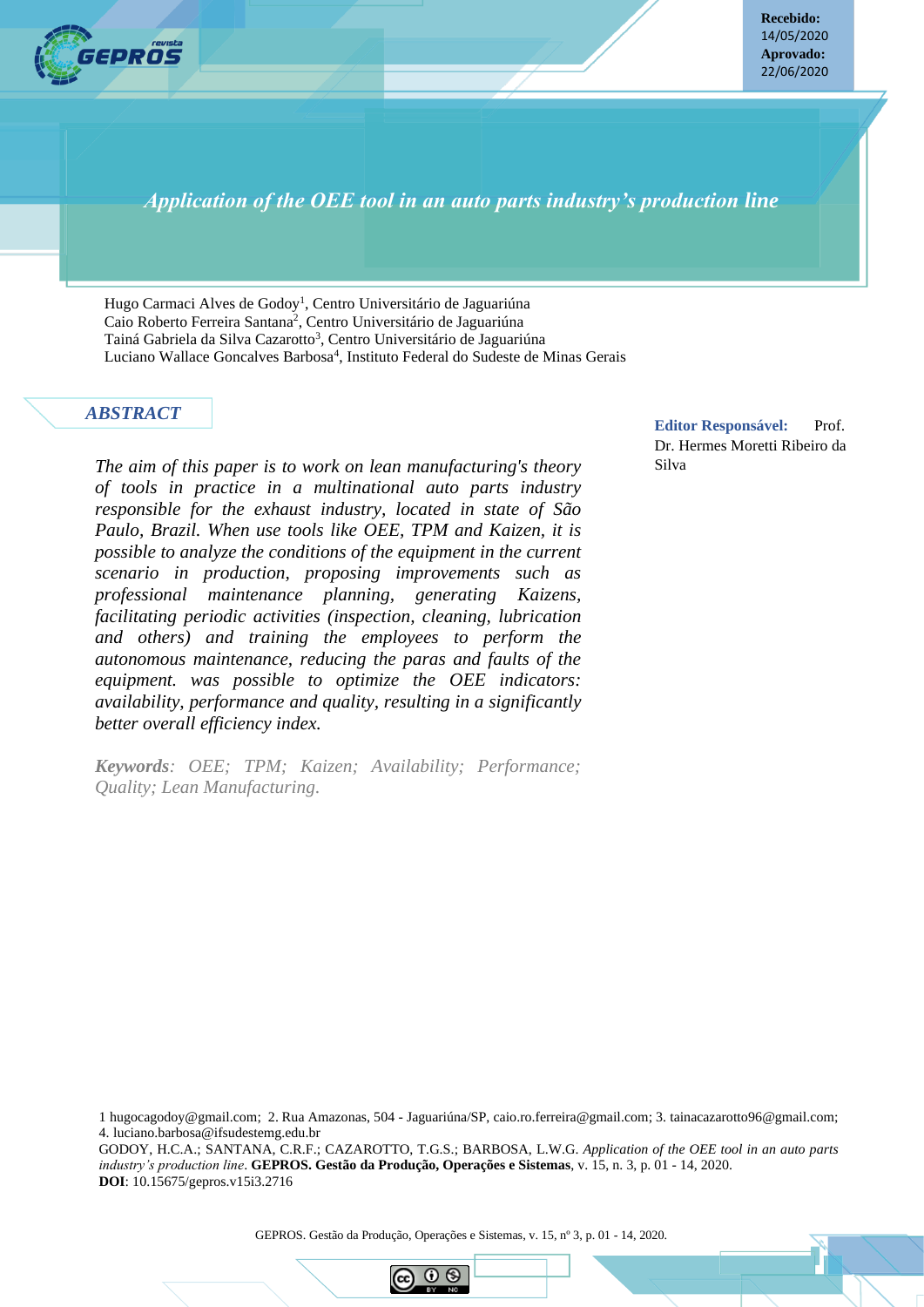## **1. INTRODUCTION**

**EPROS** 

The current market has increasingly demanded that companies make their products available with quality, flexibility, reliability and low cost. The ability to use more efficient methods, increasing production capacity and availability, allows for greater volume flexibility, thus meeting customer demand, since the greater the availability, the greater the productivity.

According to Mariano, Ricci and Braga (2016), given the current scenario experienced by organizations, there is a constant search for methods focused on improving productivity with high quality and low cost. Following this concept, tools that contribute in this sense are observed, such as the OEE (Overall Equipment Effectiveness) methodology, as well as the Jidoka (Automation with a human touch), derived from the Toyota Production System in the 90s and TPM (Total Productive Maintenance), which groups tools with a focus on equipment efficiency.

Within this reality, the present work aims to analyze how the performance indicator known as OEE and other parameters present in the Lean Manufacturing can be applied as global performance indicators, assisting managers in decision making, seeking to improve the process, in order to reduce costs and maximize product availability, ensuring its competitiveness.

Still, the research aims to address what can be improved for the efficiency of the equipment and operation, generating more satisfactory results, such as product quality and higher productivity rates. The implementation of OEE comes as an aid for the practical implementation of improvement in a production line, which represents a great positive point within the company.

## **2. LITERATURE REVIEW**

2

Here are present the main theoretical topics that will serve to support the research, such as OEE, TPM, Kaizen and other tools that help in the context of operational efficiency in industries.

GEPROS. Gestão da Produção, Operações e Sistemas, v. 15, nº 3, p. 01 - 14, 2020.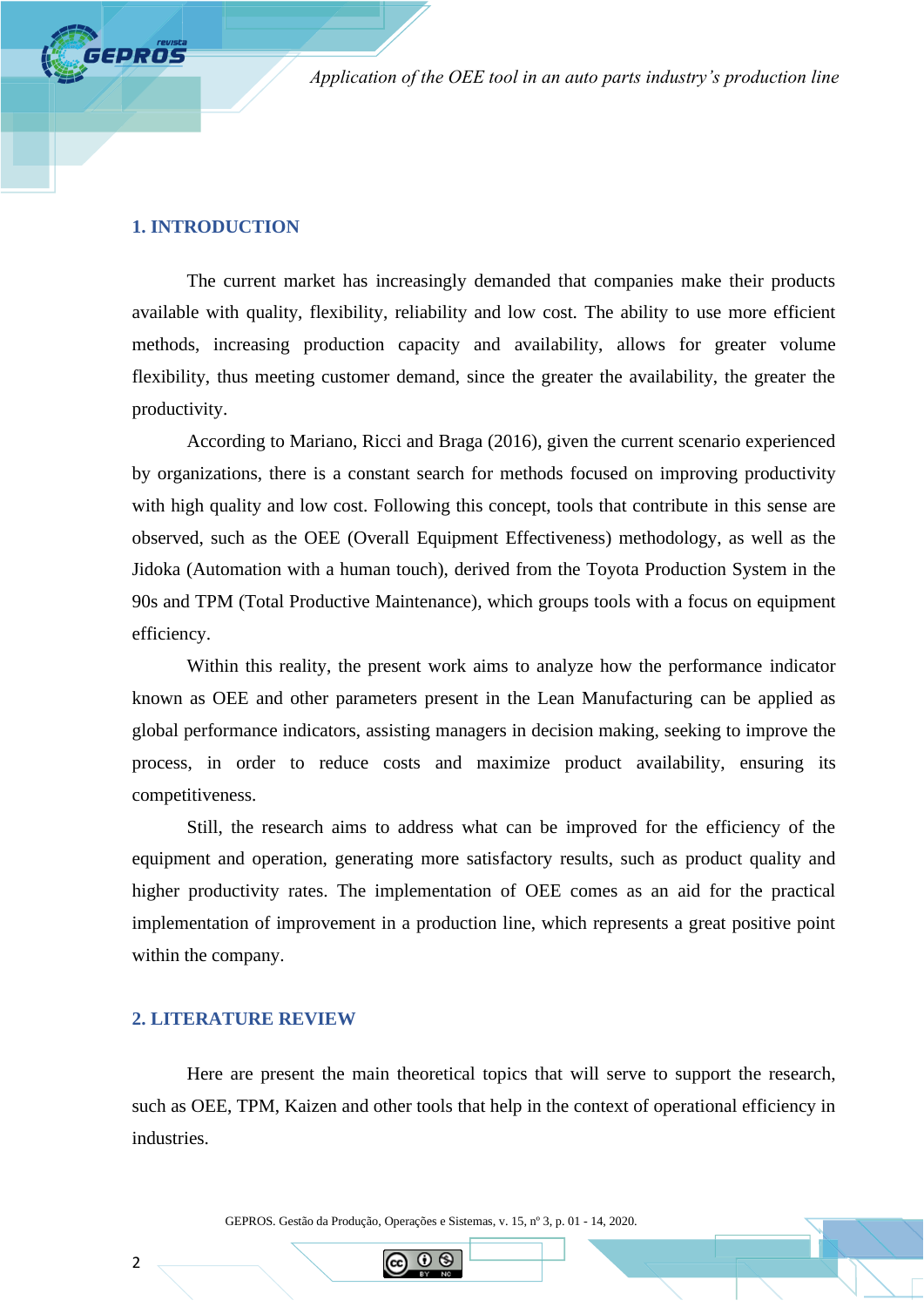## *2.1 Overall Equipment Effectiveness - OEE*

**GPROS** 

The OEE started in the TPM systematic, developed by Toyota, with a focus on the application in equipment and machines with reference index for efficiency analysis, to carry out maintenance and return to base conditions (CARDOSO, 2013).

In order to understand the biggest cost drivers for organizations, tools such as OEE are used to stratify information such as productivity, performance and quality of equipment present in the production process and to deal with the shortest possible time, achieving better efficiency.

Thus, it can be said that a production manager focuses on meeting the day-to-day situational needs, knowing that data must be portrayed in real time, analyzed in a real way at the exact moment, managing visually, aiming, based on concrete information, making decisions as soon as possible (CARDOSO, 2013).

The OEE indicator, based on methodology in an organization, is considered acceptable when it assumes a minimum result of 85%. Therefore, the product is calculated among the key indicators such as availability, performance and quality (SOUZA; CARTAXO, 2016).

### *OEE = (AVAILABILITY \* PERFORMANCE \* QUALITY) \* 100 ≥ 85%*

The literature reveals that the JIPM (Japan Institute of Plant Maintenance) defined that minimum acceptable values in an organization following Word Class standards would be to meet at least 95% of Performance, 90% of Availability and a Quality index of 99 % (CARDOSO, 2013). Figure 1 presents the OEE system.

GEPROS. Gestão da Produção, Operações e Sistemas, v. 15, nº 3, p. 01 - 14, 2020.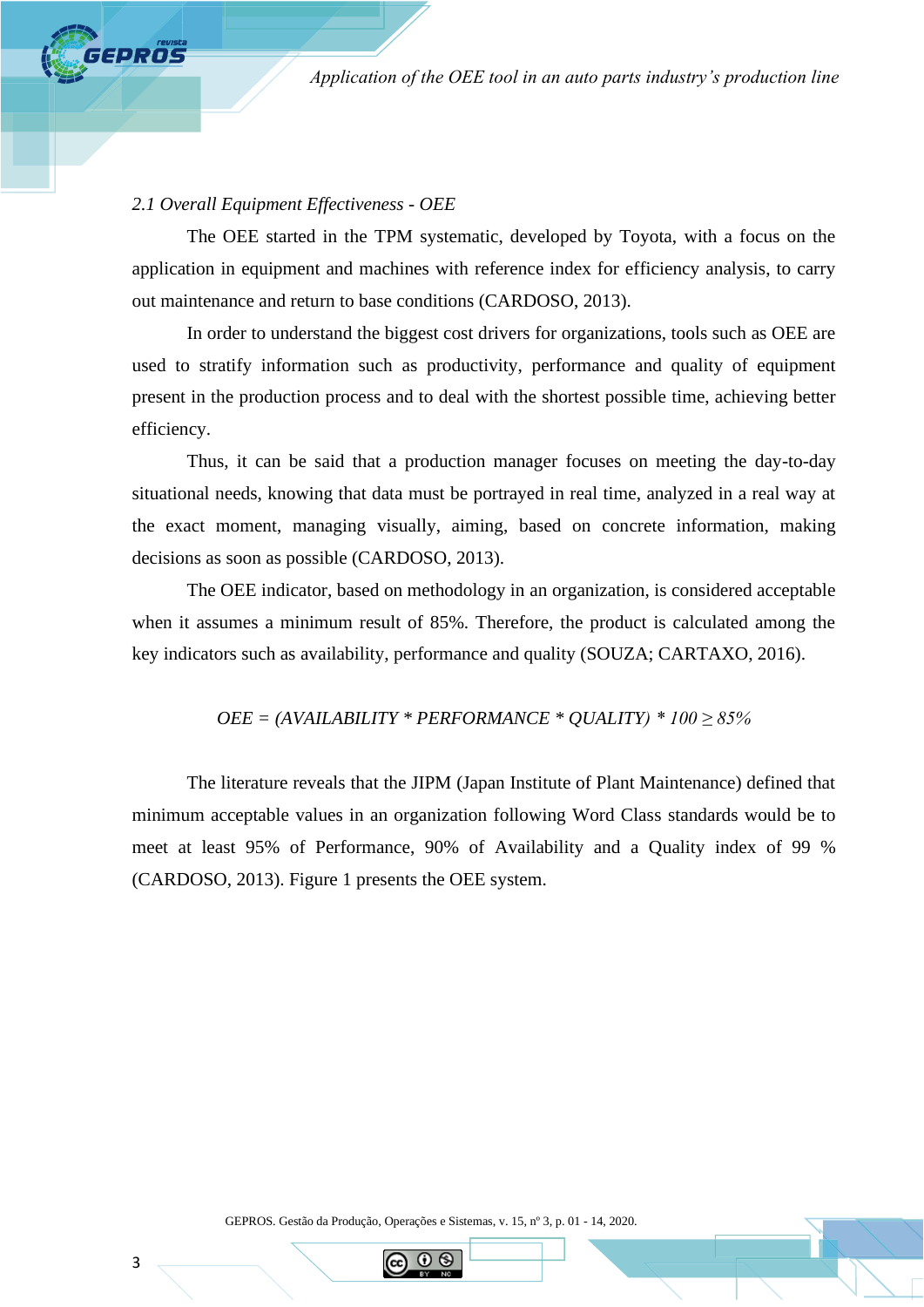





Source: Adapted from Chiraradia (2004).

#### *2.2 Availability*

**GEPROS** 

According to Harilaus (2014), organizations have increasingly used monitoring methods, as a way to measure the efficiency of equipment maintenance, in order to optimize their availability, pointing out unplanned stops such as breaks, failures and periods of interruptions during production.

Availability is one of the essential indicators to determine the available time of the equipment to be used, being necessary its monitoring for decision making, foreseeing poor maintenance planning, which can result in unscheduled stops and increasing equipment unavailability (HARILAUS 2014).

 $AVALUATE = (REAL TIME / AVAILABLE TIME) * 100 \ge 90\%$ 

#### *2.3 Performance*

4

GEPROS. Gestão da Produção, Operações e Sistemas, v. 15, nº 3, p. 01 - 14, 2020. Indicators such as KPI (Key Performance Indicator), used as a means of communication, allow managers in an organization to communicate with leaders about how efficient a process is in a given period. Based on KPI's, action plans and decision making become fast, reducing fluctuations in goals and preventing these improvements from being performed based on inconsistent data. The definition of the KPI range is as important as the results presented, assuming that a greater number of indicators can make decision-making difficult, due to the various variables involved (CARDOSO, 2013).

 $\Omega$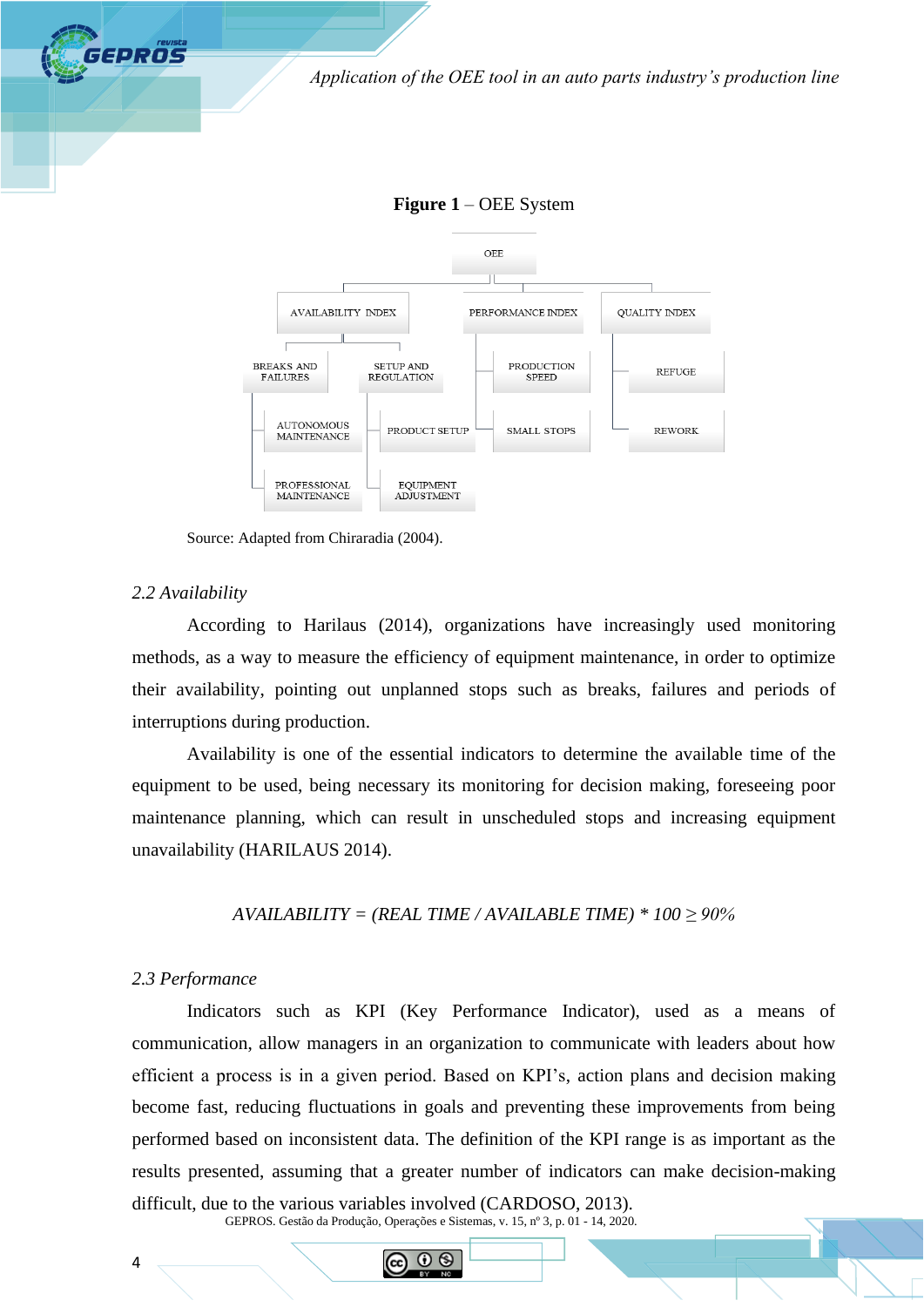# *PERFORMANCE = (REAL PRODUCTION / THEORETICAL PRODUCTION) \* 100 ≥ 95%*

# *2.4 Quality*

**FPROS** 

Quality is synonymous with perfection, following a series of pieces with conformities in documentation, drawings and processes. Its main objective is always to be in the standard. Quality is having its potential and capacity that the product or service has to come out according to the transcribed project, be it via system or physical, continuing to make correct parts according to the requests and requirements (PALADINI, 2012).

Quality within the OEE tool is essential in terms of parts without errors. There is no point in having good availability if quality is desired. In this case, the three keys of the OEE for the best results are in line: the best result comes from the total number of parts produced with excellent quality (CARDOSO, 2013).

*QUALITY = [(TOTAL PRODUCED - WASTE – REWORK) ÷ TOTAL PRODUCED] \* 100 ≥ 99%*

## *2.5 Total Productive Maintenance – TPM*

Started in the United States of America and dominated as preventive maintenance, the TPM methodology was introduced in Japan in the 1950s by "Toa Nenryo Kogyo", a pioneer in the application of preventive maintenance (PEREIRA, 2011).

At the end of the 1960s, there was an evolution from the concept to the TPM methodology, implemented by "Nippon Denso Co", a Toyota group company. The objective of the methodology is management with a focus on continuous improvement of equipment efficiency, in view of the established functional maintenance system, aiming to reduce or even eliminate losses, based on the eight maintenance pillars: autonomous maintenance, planned maintenance, initial control, specific improvement , education and training, safety and environment, administrative area and quality (PEREIRA, 2011).

### *2.6 Kaizen*

GEPROS. Gestão da Produção, Operações e Sistemas, v. 15, nº 3, p. 01 - 14, 2020. The word KAIZEN, originally from the master IMAI, has the following definition: KAI means change and ZEN means better, that is, change for the better or continuous improvement. The objective of the tool is to improve something that can add efficiency,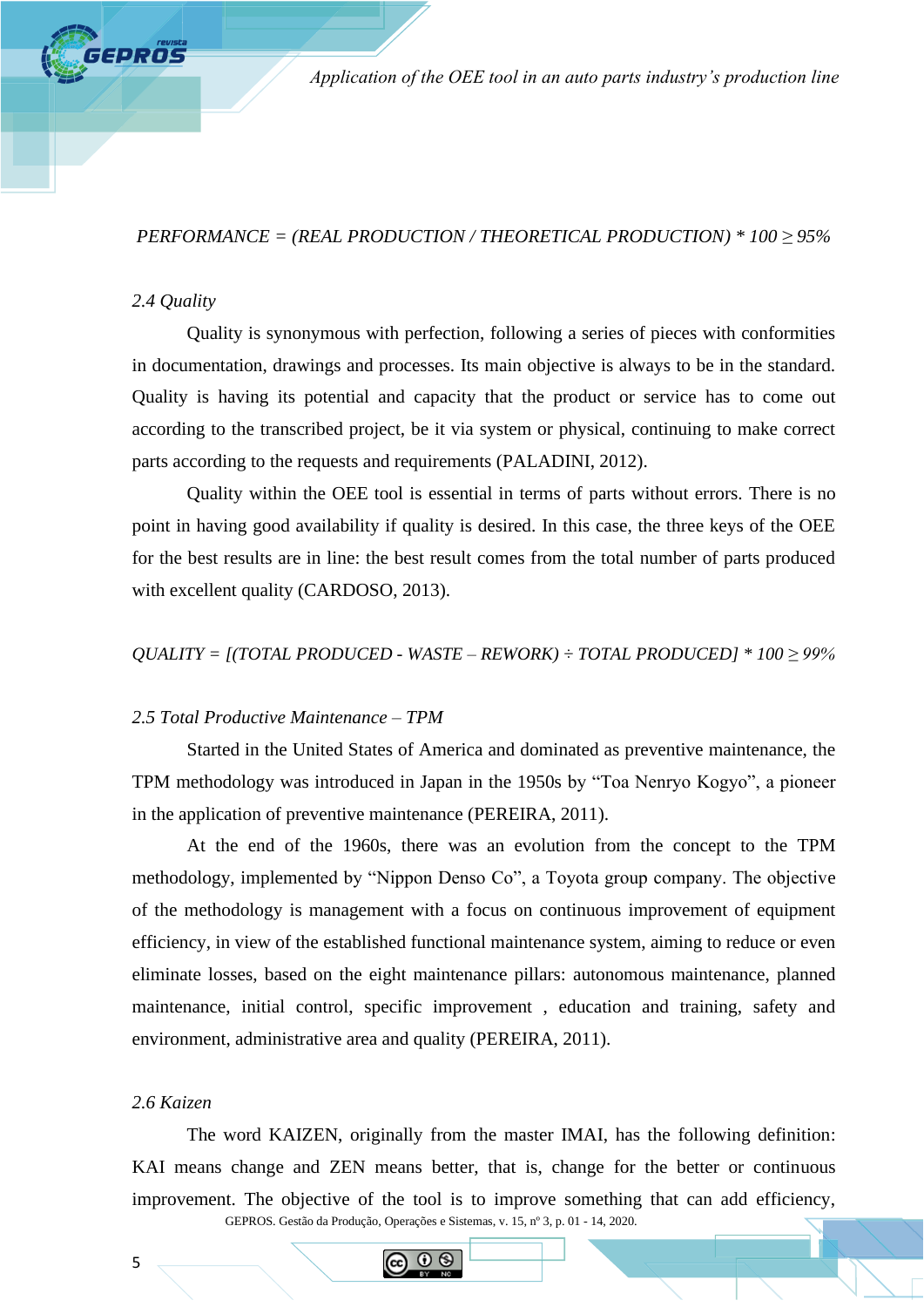profit, time and a better flow to the industry, bringing to work a leaner view and strategies to change some specific process, or even try to improve what is already good (BALLESTERO-ALVAREZ, 2016). Figure 2 shows the flow of execution of the Kaizen tool.



**Figure 2** – Kaizen System

Source: Adapted from Ballestero-Alvarez (2016).

## *2.7 State of Art*

**GEPROS** 

This section presents current works, present in the literature, that used OEE, in line with other methodologies, to improve industrial processes.

In a case study applying OEE in a grain processing line, it was observed that with the use of an approach based on Lean Manufacturing tools, in conjunction with the Production Planning and Control, it was possible to plan the production and obtain a better understanding of the process and flow of activities. Still, with training and the use of the TPM tool, it was possible to involve the operator more with the process, enabling the identification and collection of downtime and failures during production (SILVA; FREITAS; MANVAILER, 2016).

Also, according to the authors, the TPM tool was essential to check the availability of the equipment and provide better quality in the products, making it possible to understand the voices of the stops by breaks or failures to be analyzed. Based on the development and data obtained, it was possible to carry out the OEE study presented and implement the tool as a form of management, providing improvements for the use of the equipment, focusing on cost reduction directly affecting the company's indicators (SILVA; FREITAS; MANVAILER, 2016).

GEPROS. Gestão da Produção, Operações e Sistemas, v. 15, nº 3, p. 01 - 14, 2020.

റ ഒ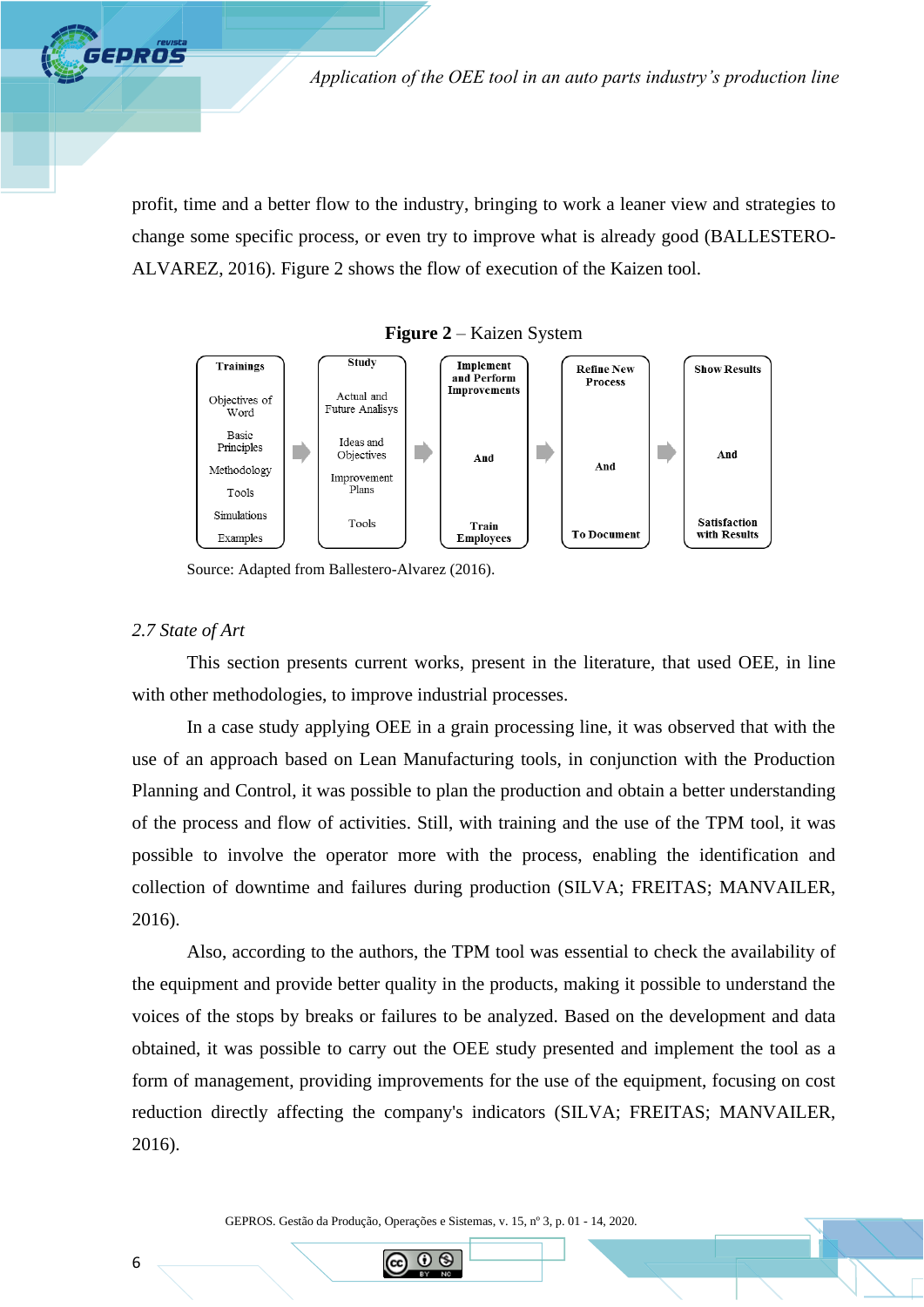According to Santos (2018), in a study applying the OEE system for measuring the efficiency of mobile equipment in a logistics system in the loading and unloading of products for storage, it was possible to analyze key indices such as availability, performance and quality of equipment with the objective of optimizing resources in the organization, through the modeling of the process flow, which was performed with the extraction of daily data, which were adapted to the proposed situation.

In a small factory that produces rubber used to make garments, a study was carried out using OEE along with the TPM methodology. In the study it was possible to identify the failure modes and breaks and failures of the equipment. Thus, by conducting systematic training, it was observed that operational involvement is essential for data collection through chrono analysis during stops and intervals in the use of equipment. The information was translated using spreadsheets and graphs with the aid of Microsoft Excel. As a result, a reduction in costs was achieved and it was possible to propose suggestions for improvements in the process and manufacturing efficiency (CARDOSO; GIL; GOMES, 2018).

Based on a study of the chassis revision process, which takes the verification of 100% of the products that arrive from the assembly lines, with the help of tools to improve performance and productivity, such as 5S and Kaizen, Cardoso, Gasperi and Vidor (2018) concluded that, with the implementation of tools and devices optimizing the flow and performance of the process, standardization of the processes with a standard manufacturing script, it was possible to reduce the high production costs and increase productivity, carrying out continuous improvement projects. In this context, the OEE tool that demonstrates the overall efficiency of the equipment was used.

The three key factors (availability, performance and quality) of the OEE tool were applied in a sugarcane harvesting process, which required certain improvements in the efficiency of its equipment, where the process of cutting, transshipping and transporting sugar cane between other processes had higher percentages of problems. Based on data collection performed in the field, the systematic of continuous improvement was addressed, focusing on the root cause of equipment problems (ANNA; DA SILVA; MENEGON, 2018).

GEPROS. Gestão da Produção, Operações e Sistemas, v. 15, nº 3, p. 01 - 14, 2020. In the application of the OEE system in an umbilical cable supply industry, the method of research and results developments was approached, collecting data through production reports daily pointed out by the plant operators, being transcribed and plotted in spreadsheets, linking a flow for better work development. The use of the Ishikawa Diagram tool was

7

GEPROS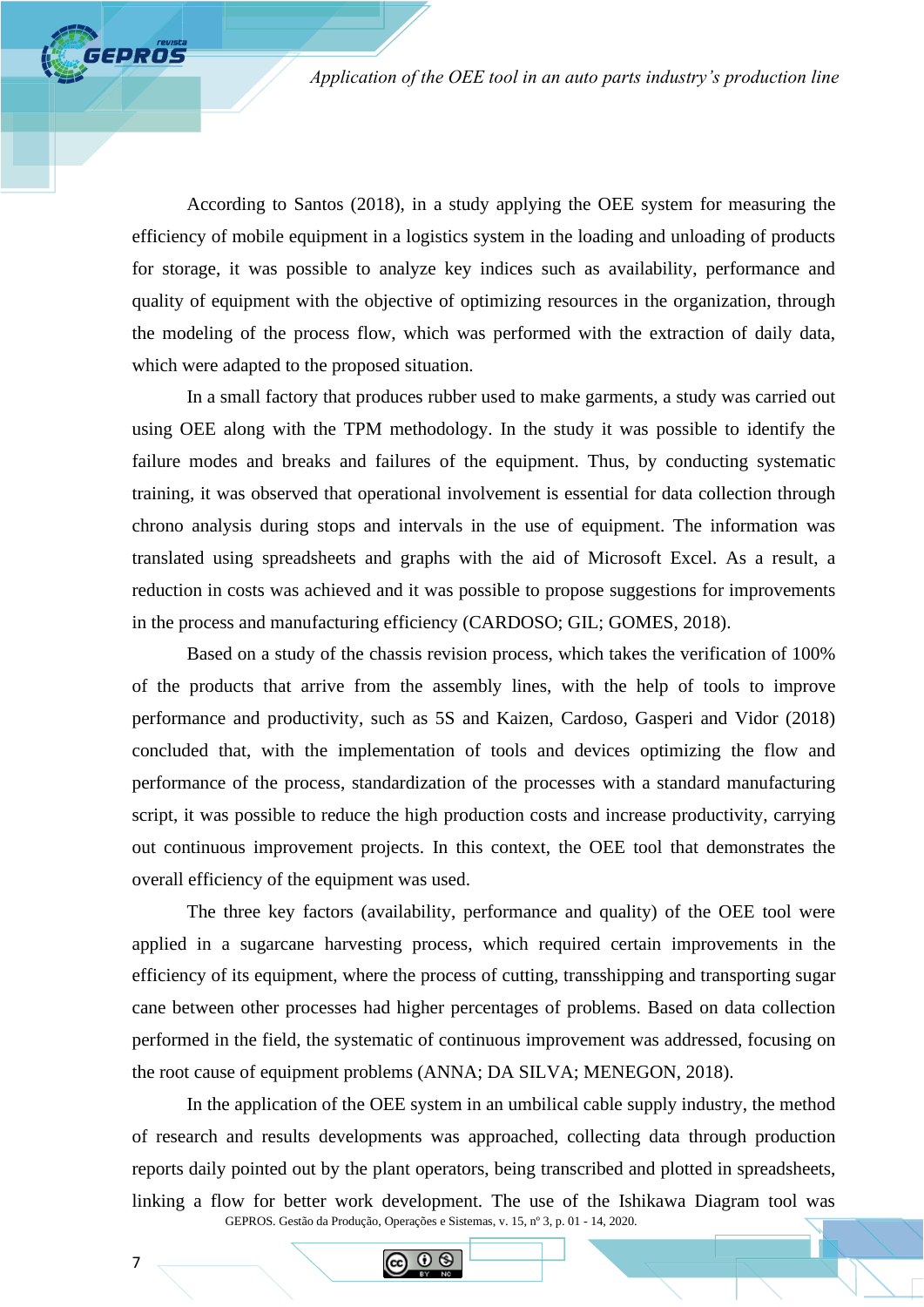fundamental to exemplify and assist in identifying the root causes of problems in the production process (DE SOUSA; CARTAXO, 2016).

According to a case study applying OEE in a feed producer, it was observed that the tool is increasingly used by companies in conjunction with the philosophy of Lean Manufacturing, where the main objective is the efficiency of the production process. The result obtained is fundamental so that through the OEE it is possible to analyze the possible increase in productivity and the consequent reduction in production costs (CARDOSO, 2013).

A study carried out for the implementation of the OEE tool in a painting line in a metallurgical company, was carried out through bibliographic researches, the Pareto Diagram tool, equipment analysis, loss calculations, availability and efficiency and, finally, the implementation of systematic. After training on the TPM tool, it was possible to generate products with quality and competitive cost (DESIOMBRA, 2014).

### **3. METHODOLOGICAL PROCEDURES**

The present study is carried out in a multinational company in the auto parts industry, located in the state of São Paulo, Brazil, where this unit is responsible for the exhaust sector.

The proposed study has as main objective to work the OEE methodology applied in practice, through a case study, comprising the key indicators and the daily data collection during the period of two weeks in two productive shifts. The development will basically be modeling the flow of the production process and identifying the equipment to be analyzed, extracting data collected during the production appointment daily, transcribing them and building a database, performing the calculations of the indicators that will result in the global index.

According to Gil (2008), a case study is a research method that has been shown to be increasingly used, as it deals with works with intense and deep content, aiming to propose a vast knowledge about the study, exploring and investigating the situation of the problem, even when the data do not have a robust definition, transcribing and explaining the influencing factors.

Also, according to the author, conducting a case study requires a long time, but the baggage of studies carried out in recent years makes it possible to use the method for reduced times based on work already done (GIL, 2008). Figure 3 shows the process flow to be analyzed.

GEPROS. Gestão da Produção, Operações e Sistemas, v. 15, nº 3, p. 01 - 14, 2020.

8

**FPROS**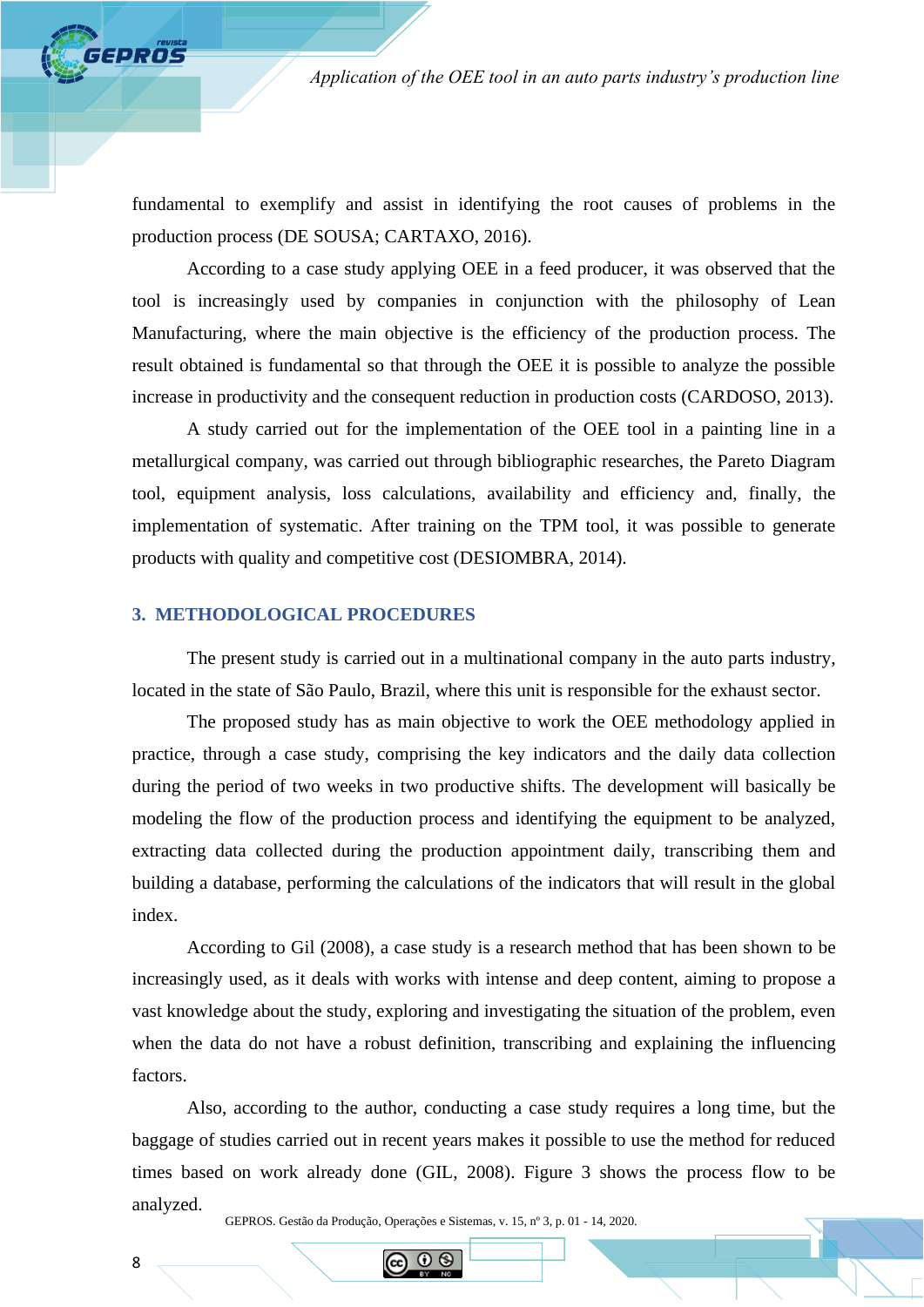



Source: The authors.

GEPROS

After, the process is carried out again, during the same period analyzed, after the TPM and Kaizen methodology was generated and implemented, focusing on improvements in equipment efficiency.

By transcribing the data collected during the first two weeks, the flow of the production process on the line was concluded and it was determined that BTA01 (automatic test bench), because it is a test equipment where it does not transform the product, is not carried out global efficiency analysis, therefore the equipment to be analyzed are the MSA01 and MSA02 (automatic welding machines), as they are equipment where the process and welding of the exhaust sets are carried out.

# **4. RESULTS AND DISCUSSION**

Figure 4 shows the initial production scenario for the production cell.

GEPROS. Gestão da Produção, Operações e Sistemas, v. 15, nº 3, p. 01 - 14, 2020.

റ ഭ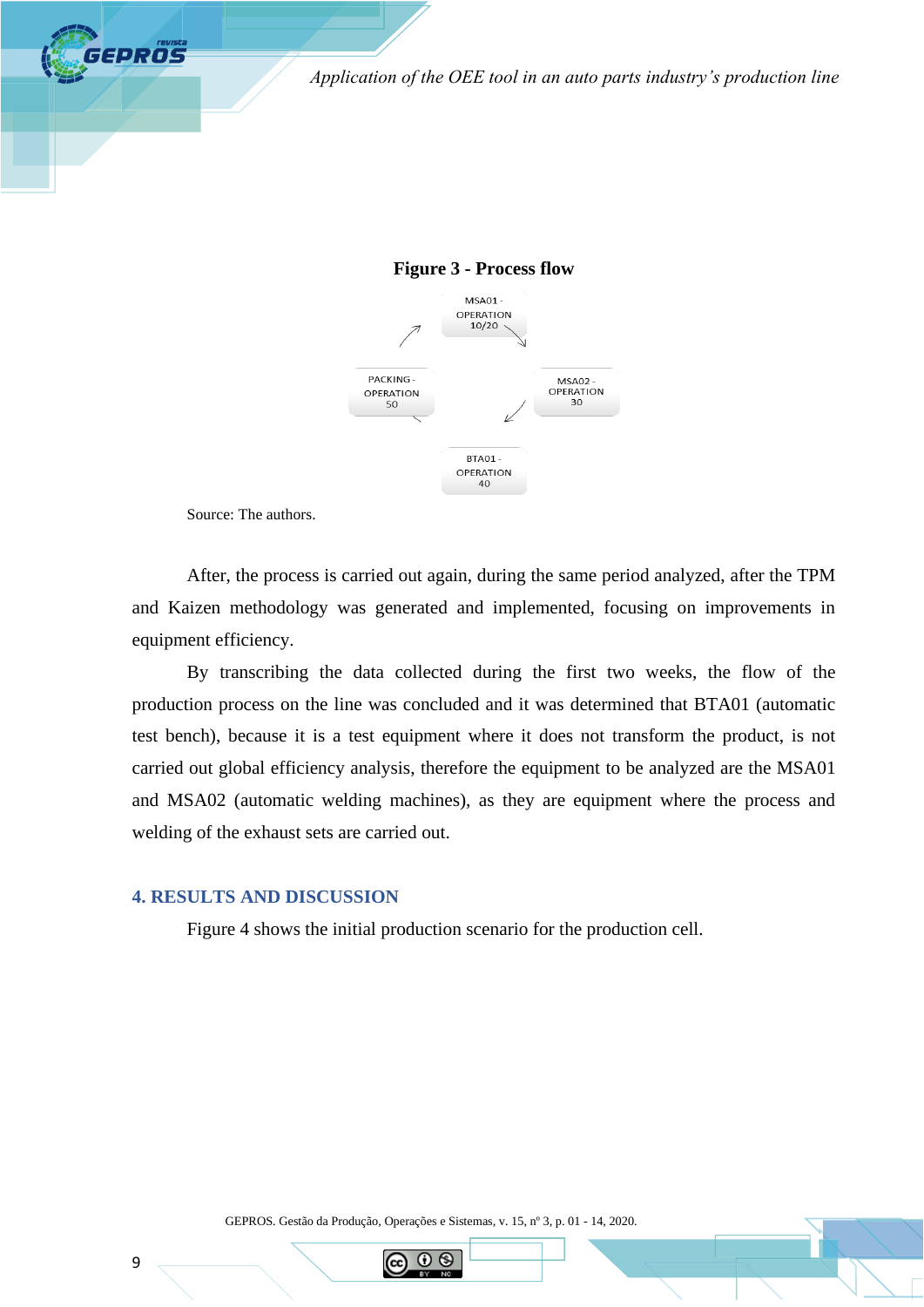

## **Figure 4** - Breakdown of the previous OEE index.

Source: The authors.

**GEPROS** 

In the scenario previously analyzed, it is possible to observe about the deployment of the OEE index and the respective key indicators that the equipment has values below the minimum acceptable as well as the methodology that, according to Cardoso (2013), the minimum acceptable values have been defined must meet 90% Availability, 95% Performance and 99% Quality. Table 1 shows the data collected from the equipment in the initial scenario.

.

|                                           | MSA01             |                   |                | MSA02             |                   |                  |  |
|-------------------------------------------|-------------------|-------------------|----------------|-------------------|-------------------|------------------|--|
|                                           | WEEK <sub>1</sub> | WEEK <sub>2</sub> | <b>AVERAGE</b> | WEEK <sub>1</sub> | WEEK <sub>2</sub> | <b>AVERAGE</b>   |  |
| OEE (%)                                   | 63%               | 59%               | 61%            | 74%               | 76%               | 75%              |  |
| <b>AVAILABILITY (%)</b>                   | 84%               | 81%               | 82%            | 91%               | 90%               | 91%              |  |
| <b>PERFORMANCE (%)</b>                    | 84%               | 81%               | 82%            | 91%               | 90%               | 91%              |  |
| QUALITY (%)                               | 89%               | 90%               | 90%            | 89%               | 93%               | 91%              |  |
|                                           |                   |                   |                |                   |                   |                  |  |
| <b>AVAILABLE TIME (H)</b>                 | 68,0H             | 68,0H             | 68,0H          | 68,0H             | 68,0H             | 68,0H            |  |
| <b>REAL PRODUCTION TIME (H)</b>           | 57,0H             | 55,0H             | 56,0H          | 62,0H             | 61,5H             | 61,8H            |  |
| <b>MAINTENANCE TIME (H)</b>               | 8,0 H             | 11,0 H            | 9,5 H          | 4,0 H             | 3,5H              | 3,8 H            |  |
| <b>FAILURE TIME (H)</b>                   | 3,0 H             | $2,0$ H           | 2,5H           | $2,0$ H           | 3,0 H             | 2,5H             |  |
|                                           |                   |                   |                |                   |                   |                  |  |
| THEORETICAL DAILY AVERAGE PRODUCTION (un) | 272 un            | 272 un            | 272 un         | 272 un            | 272 un            | 272 un           |  |
| <b>REAL DAILY AVERAGE PRODUCTION (un)</b> | 228 un            | 220 un            | 224 un         | 248 un            | 246 un            | 247 un           |  |
|                                           |                   |                   |                |                   |                   |                  |  |
| <b>AVERAGE DAILY REFUND (un)</b>          | 7 un              | 9 un              | 8 un           | $12$ un           | 8 un              | 10 <sub>un</sub> |  |
| <b>AVERAGE DAILY REWORK (un)</b>          | 17 un             | 12 un             | 15 un          | $15$ un           | 9 un              | $12$ un          |  |

**Table 1** - Data collected from the equipment in the previous scenario

Source: The authors.

GEPROS. Gestão da Produção, Operações e Sistemas, v. 15, nº 3, p. 01 - 14, 2020.

(1) IS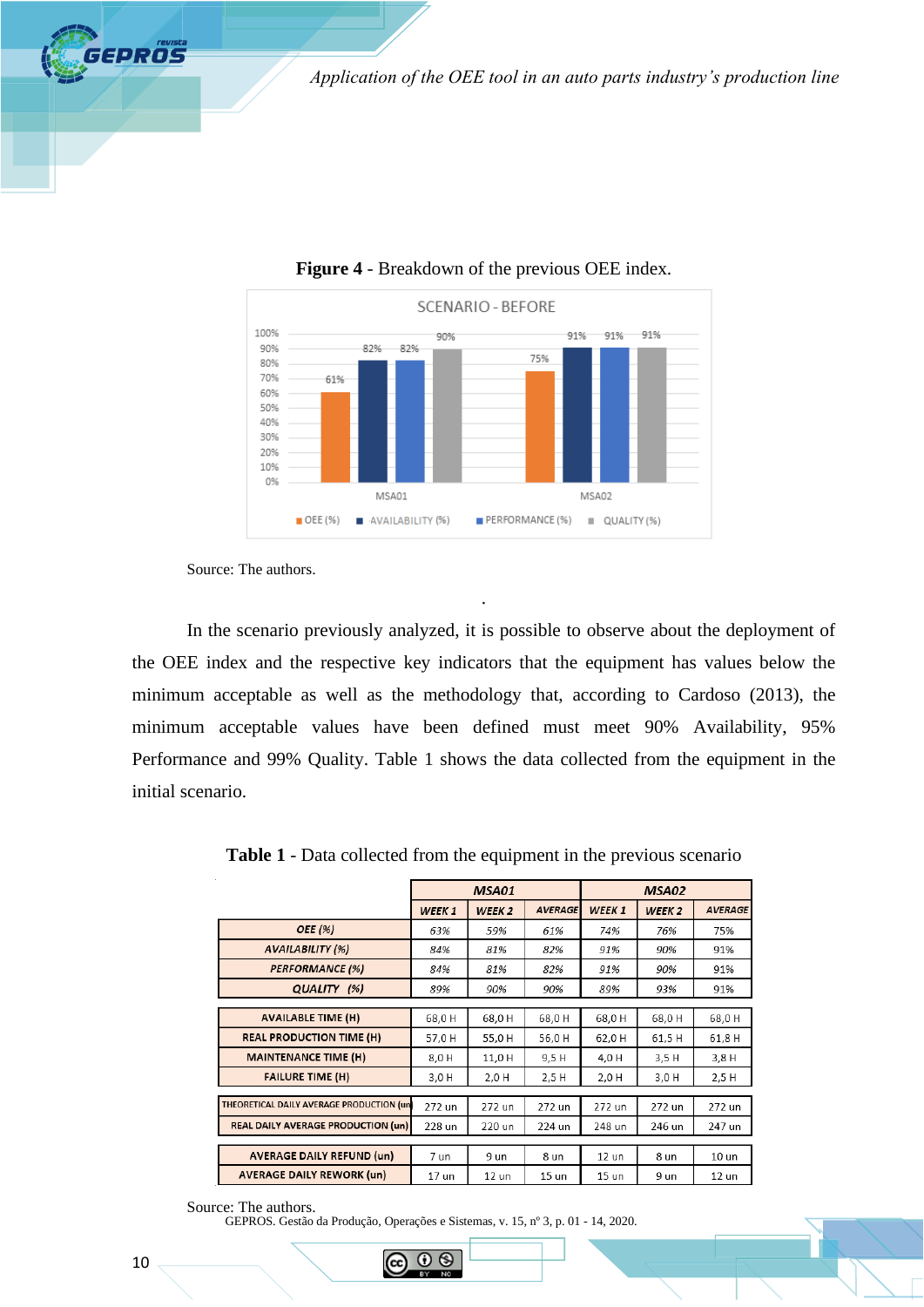Analyzing the equipment, it is possible to observe that the Performance indicator of MSA01 and MSA02 present values below the minimum acceptable, due to the high hourly rate of corrective maintenance and adjustments during the production process, directly influencing the Performance and Quality indicators, where both present values below acceptable.

By implementing the TPM system, it was possible to deal with corrective maintenance stops and adjustments or failures during the production process. Performing the restoration of the basic conditions of the equipment together with the Kaizen methodology, functionalizing projects to improve the setup and fixation of the devices in the equipment, a plan for preventive maintenance and autonomous maintenance was defined. In this plan, qualified operators were allowed to perform small maintenance during daily routines, such as inspection, cleaning, retightening and lubrication.

Thus, it was possible to monitor the useful life of each component of the equipment, carrying out planned maintenance and reducing corrective measures by an average of 81%. Adjustments or failures have been reduced by an average of 69%. Regarding performance and quality, these represented average values of 12% in gain in daily productivity and 98% in reduction of scrap and 74% in rework. Table 2 shows the data collected from the equipment in the scenario after the improvements implemented.

|                                           | MSA01             |                   |                | MSA02    |                   |                |  |
|-------------------------------------------|-------------------|-------------------|----------------|----------|-------------------|----------------|--|
|                                           | WEEK <sub>1</sub> | WEEK <sub>2</sub> | <b>AVERAGE</b> | WEEK 1   | WEEK <sub>2</sub> | <b>AVERAGE</b> |  |
| OEE (%)                                   | 90%               | 92%               | 91%            | 95%      | 95%               | 95%            |  |
| AVAILABILITY (%)                          | 96%               | 97%               | 96%            | 98%      | 98%               | 98%            |  |
| <b>PERFORMANCE (%)</b>                    | 96%               | 97%               | 96%            | 98%      | 98%               | 98%            |  |
| QUALITY (%)                               | 98%               | 98%               | 98%            | 99%      | 99%               | 99%            |  |
|                                           |                   |                   |                |          |                   |                |  |
| <b>AVAILABLE TIME (H)</b>                 | 68,0H             | 68,0H             | 68,0H          | 68,0H    | 68,0H             | 68,0H          |  |
| <b>REAL PRODUCTION TIME (H)</b>           | 65,0 H            | 65,7H             | 65,4H          | 66,4H    | 66,8H             | 66,6H          |  |
| <b>MAINTENANCE TIME (H)</b>               | 2,0 H             | 1,5H              | $1,8$ H        | $1,0$ H  | 0.5H              | $0,8$ H        |  |
| <b>FAILURE TIME (H)</b>                   | $1,0$ H           | 0.8H              | 0.9H           | $0,6$ H  | 0.8H              | 0.7H           |  |
|                                           |                   |                   |                |          |                   |                |  |
| THEORETICAL DAILY AVERAGE PRODUCTION (un  | 272,0 un          | 272,0 un          | 272,0 un       | 272,0 un | 272,0 un          | 272,0 un       |  |
| <b>REAL DAILY AVERAGE PRODUCTION (un)</b> | 260,0 un          | 262,8 un          | 261,4 un       | 265,6 un | 267,0 un          | 266,3 un       |  |
|                                           |                   |                   |                |          |                   |                |  |
| <b>AVERAGE DAILY REFUND (un)</b>          | $0,1$ un          | 0,5 un            | $0,3$ un       | $0,1$ un | $0,0$ un          | $0,1$ un       |  |
| <b>AVERAGE DAILY REWORK (un)</b>          | 5,0 un            | 4,0 un            | 4,5 un         | 2,0 un   | 3,0 un            | 2,5 un         |  |

**Table 2** - Data collected from the equipment in the scenario after the improvements

GEPROS. Gestão da Produção, Operações e Sistemas, v. 15, nº 3, p. 01 - 14, 2020.

**EPROS** 

Source: The authors.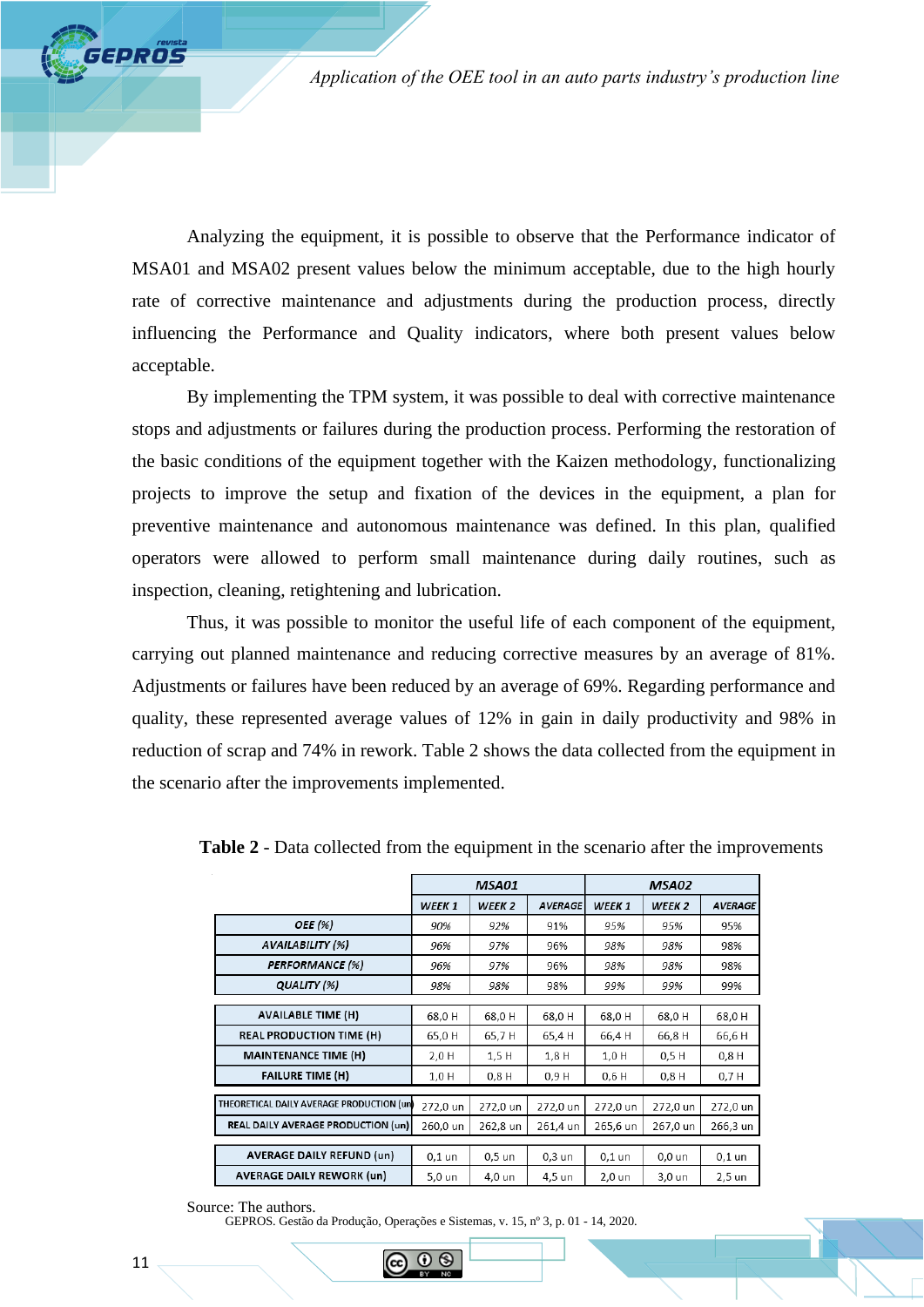Figure 5 shows the production scenario of the production cell after the improvements.



**Figure 5** - Breakdown of the OEE index afterwards

**GEPROS** 

Table 3 shows the average results comparing the previous scenario and the postimprovement scenario.

|                                           | <b>BEFORE</b>  |                | <b>AFTER</b>   |                | <b>RESULTS</b> |                |
|-------------------------------------------|----------------|----------------|----------------|----------------|----------------|----------------|
|                                           | MSA01          | MSA02          | MSA01          | MSA02          | MSA01          | MSA02          |
|                                           | <b>AVERAGE</b> | <b>AVERAGE</b> | <b>AVERAGE</b> | <b>AVERAGE</b> | <b>AVERAGE</b> | <b>AVERAGE</b> |
| OEE (%)                                   | 61%            | 75%            | 91%            | 95%            | 30%            | 20%            |
| <b>AVAILABILITY (%)</b>                   | 82%            | 91%            | 96%            | 98%            | 14%            | 7%             |
| <b>PERFORMANCE</b> (%)                    | 82%            | 91%            | 96%            | 98%            | 14%            | 7%             |
| QUALITY (%)                               | 90%            | 91%            | 98%            | 99%            | 8%             | 8%             |
|                                           |                |                |                |                |                |                |
| <b>AVAILABLE TIME (H)</b>                 | 68,0H          | 68,0H          | 68,0H          | 68,0H          |                |                |
| <b>REAL PRODUCTION TIME (H)</b>           | 56,0H          | 61,8 H         | 65,4H          | 66,6H          | 17%            | 8%             |
| <b>MAINTENANCE TIME (H)</b>               | 9.5 H          | 3,8 H          | 1,8 H          | 0.8H           | $-82%$         | -80%           |
| <b>FAILURE TIME (H)</b>                   | 2,5 H          | 2,5 H          | 0,9 H          | 0,7H           | $-64%$         | -73%           |
|                                           |                |                |                |                |                |                |
| THEORETICAL DAILY AVERAGE PRODUCTION (un) | 272,00         | 272,00         | 272,00         | 272,00         |                |                |
| REAL DAILY AVERAGE PRODUCTION (un)        | 224,00         | 247,00         | 261,40         | 266,30         | 17%            | 8%             |
|                                           |                |                |                |                |                |                |
| <b>AVERAGE DAILY REFUND (un)</b>          | 8,00           | 10,00          | 0,30           | 0,05           | -96%           | $-100%$        |
| <b>AVERAGE DAILY REWORK (un)</b>          | 14,50          | 12,00          | 4,50           | 2,50           | -69%           | -79%           |

**Table 3** - Comparison of average values collected before and after

Source: The authors.

GEPROS. Gestão da Produção, Operações e Sistemas, v. 15, nº 3, p. 01 - 14, 2020.

 $\odot$   $\odot$ 

Source: The authors.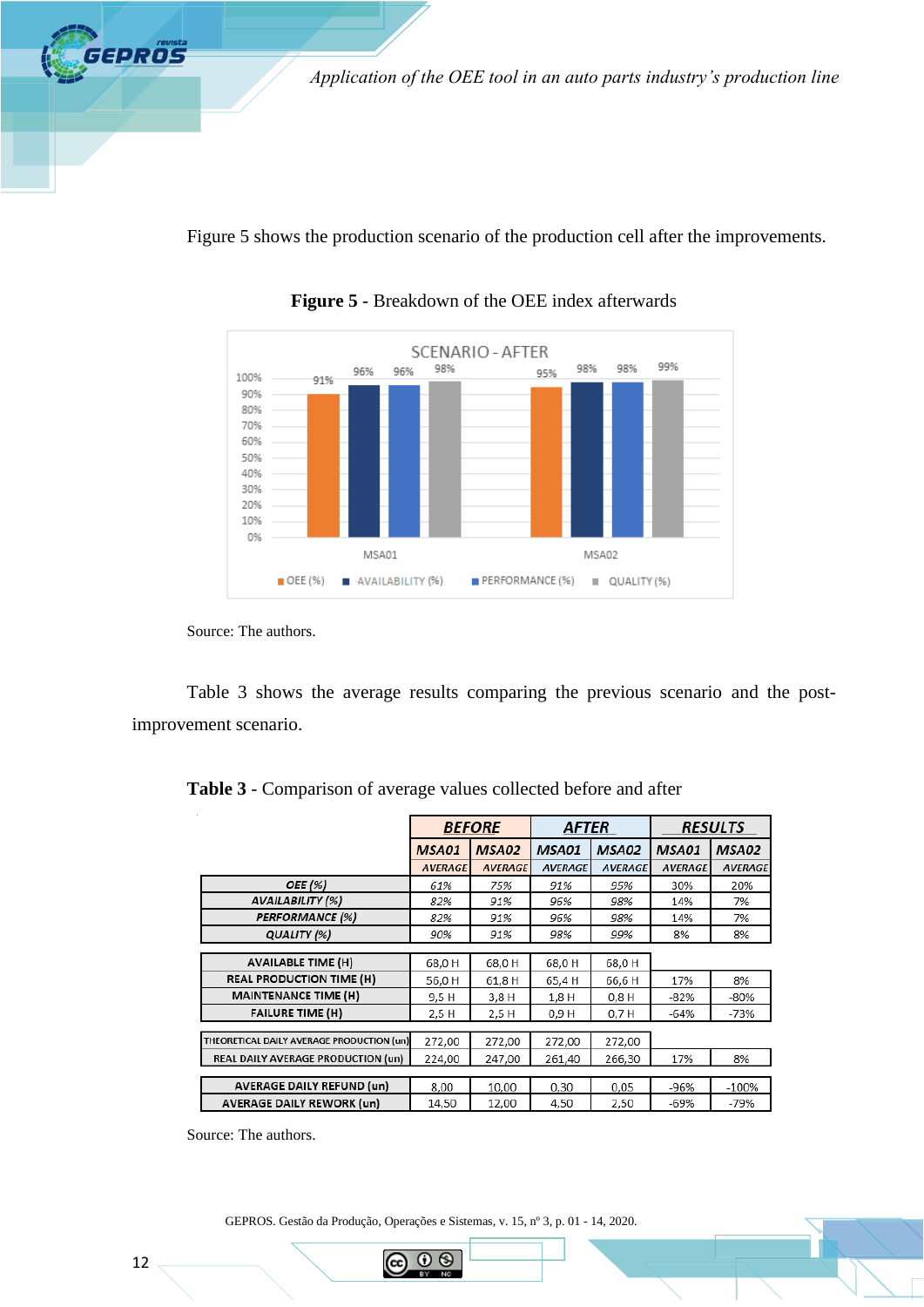Analyzing the results, it can be seen that, on average, the equipment showed very significant results. The Indicators of Availability and Performance in both equipments presented average values of 14% for MAS01 and 7% for MSA02. Regarding the Qualities indicators, it presented an average value of 8% in both equipments.

The OEE indicator, based on the methodology, must assume a minimum value of 85%, the scenario presented after the improvements resulted in satisfactory values where the equipment presented a gain of 30% for MAS01 and 20% for MSA02.

Maintenance times have been reduced considerably, which is also considered to be a great result of the case study, coupled with reduced failure times. The result of these results is also due to the high reductions in refund and rework.

# **5. CONCLUSIONS**

*GPROS* 

This work presented the application of the OEE methodology, in a factory in the auto parts business. The results of the work showed the importance of evaluating the key indices (Availability, Performance and Quality) of the equipment, focusing on continuous improvement. With the application of the TPM system, it was possible to identify and quantify the stops due to breaks and failures during the production process, improvements in the management of professional and autonomous maintenance. Together with the Kaizen methodology, focusing on improvements, it was possible to highlight the work done and measure the cost reductions for the company during the work.

Despite the short time of development of the case study, analysis and implementation of improvements, very satisfactory results were evidenced, but with several possibilities for improvements in the production process that would require a longer and more intense work that may be carried out in future works, used on the basis of new improvement projects in other production lines.

# **References**

ANNA, A. M. G. S.; DA SILVA, J. E. A. R.; MENEGON, N. L. M. Fatores Condicionantes do indicador OEE – Overall Equipment Effectiveness – em colhedoras de cana-de-açúcar. In: SIMPÓSIO DE ENGENHARIA DE PRODUÇÃO, n. 25, 2018, Bauru, SP. **Anais**...SIMPEP, Bauru, São Paulo, 2018.

GEPROS. Gestão da Produção, Operações e Sistemas, v. 15, nº 3, p. 01 - 14, 2020.

റ ഭ